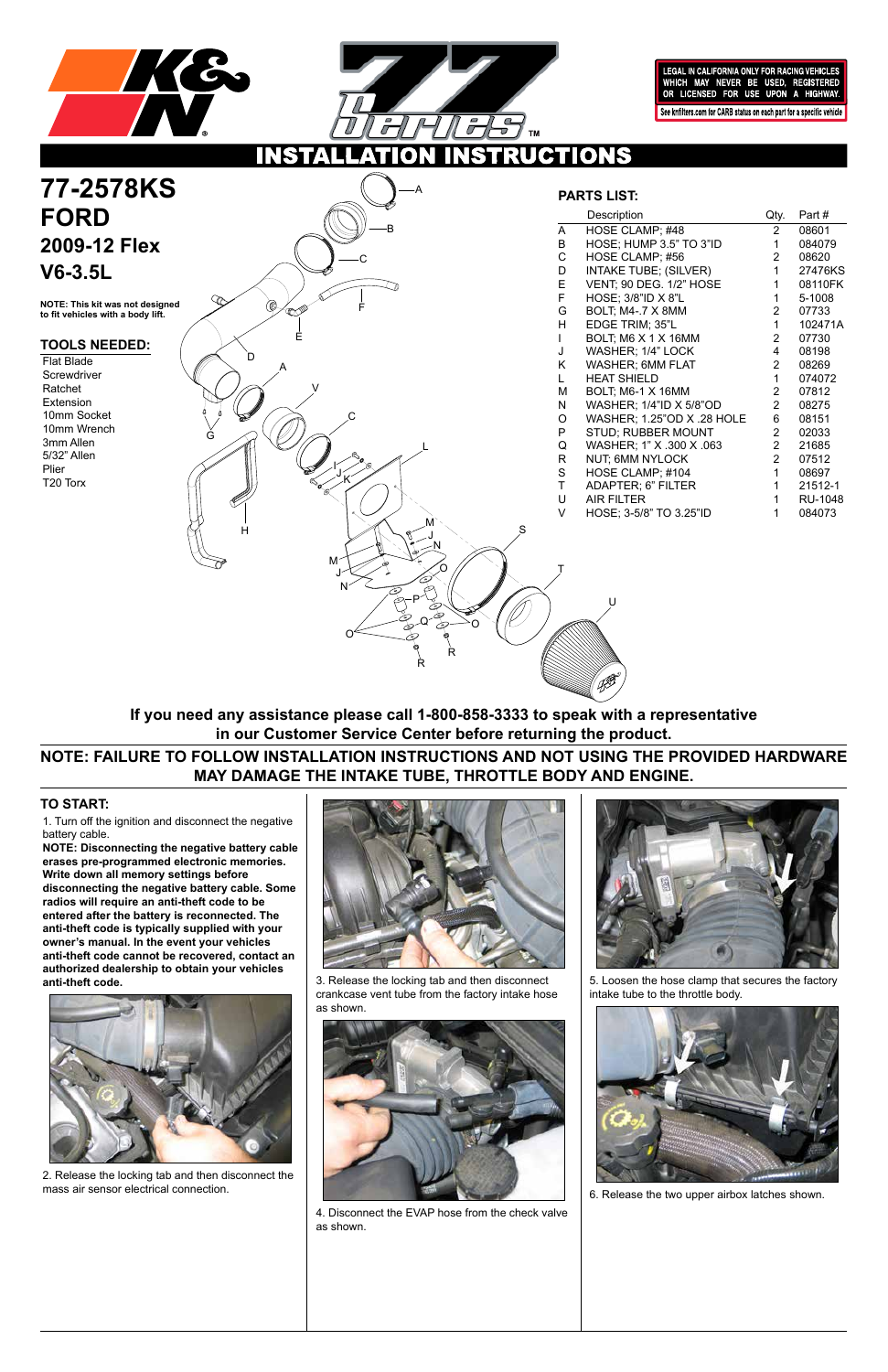## **Continued INSTALLATION INSTRUCTIONS**



7. Disconnect the factory intake tube from the throttle body, then remove the upper airbox and intake tube from the vehicle.



8. Remove the fresh air duct cover from the core support as shown.



9. Remove the two bolts that secure the fresh air duct to the core support.

**NOTE: These bolts will be reused.**

12. Install the K&N® filter adapter onto the heat shield and secure with the provided hardware.



10. Lift up the lower airbox to dislodge it from the mounting grommets, then remove the lower airbox

and fresh air duct from the vehicle. **NOTE: K&N Engineering, Inc., recommends that customers do not discard factory air intake.**







15. Set the K&N® air filter into the engine compartment as shown.

11. Remove the airbox mounting grommets shown, from the airbox mounting bracket.



13. Install the provided edge trim onto the heat shield as shown.

**NOTE: Some trimming of the edge trim will be necessary.**



14.Install the provided rubber mounted studs onto the airbox mounting bracket as shown. **NOTE: Be sure to install each rubber mounted stud with two large fender washers and one** 

**rubber washer, the fender washers should be on each side of the bracket.**

**NOTE: Drycharger® air filter wrap; part # RF-1048DK is available to purchase separately. To learn more about Drycharger® filter wraps or look up color availability please visit http:// www.knfilters.com®.**



16. Set the heat shield onto the rubber mounted



studs and then secure with the provided hardware. Install the K&N® air filter onto the adapter and secure with the provided hose clamp. **NOTE: Be sure to place the large fender washers on top of the rubber mounted studs so that they are between the heat shield and rubber mounted studs.**



17. Install the provided silicone hump hose (084079) onto the throttle body and secure with the provided hose clamp. **NOTE: The silicone hose is a tight fit onto the** 

**throttle body.**

18. Install the 90° vent fitting into the intake tube as shown.

**NOTE: Plastic NPT fittings are easy to cross thread. Install the vent fitting "hand" tight, then turn it two complete turns with a wrench.**



19. Install the remaining silicone hose (084073) onto the intake tube and secure with the provided hose clamp as shown.

**NOTE: The silicone hose is a tight fit onto the intake tube.**



20. Remove the two screws that secure the mass air sensor to the factory airbox and then remove the sensor from the airbox as shown.



21. Install the mass air sensor into the intake tube and secure with the provided hardware.



22. Remove the fresh air duct from the factory airbox.

**NOTE: The fresh air duct is tightly secured to the airbox, once the locking tab is preyed back the fresh air duct will dislodge from the airbox.**